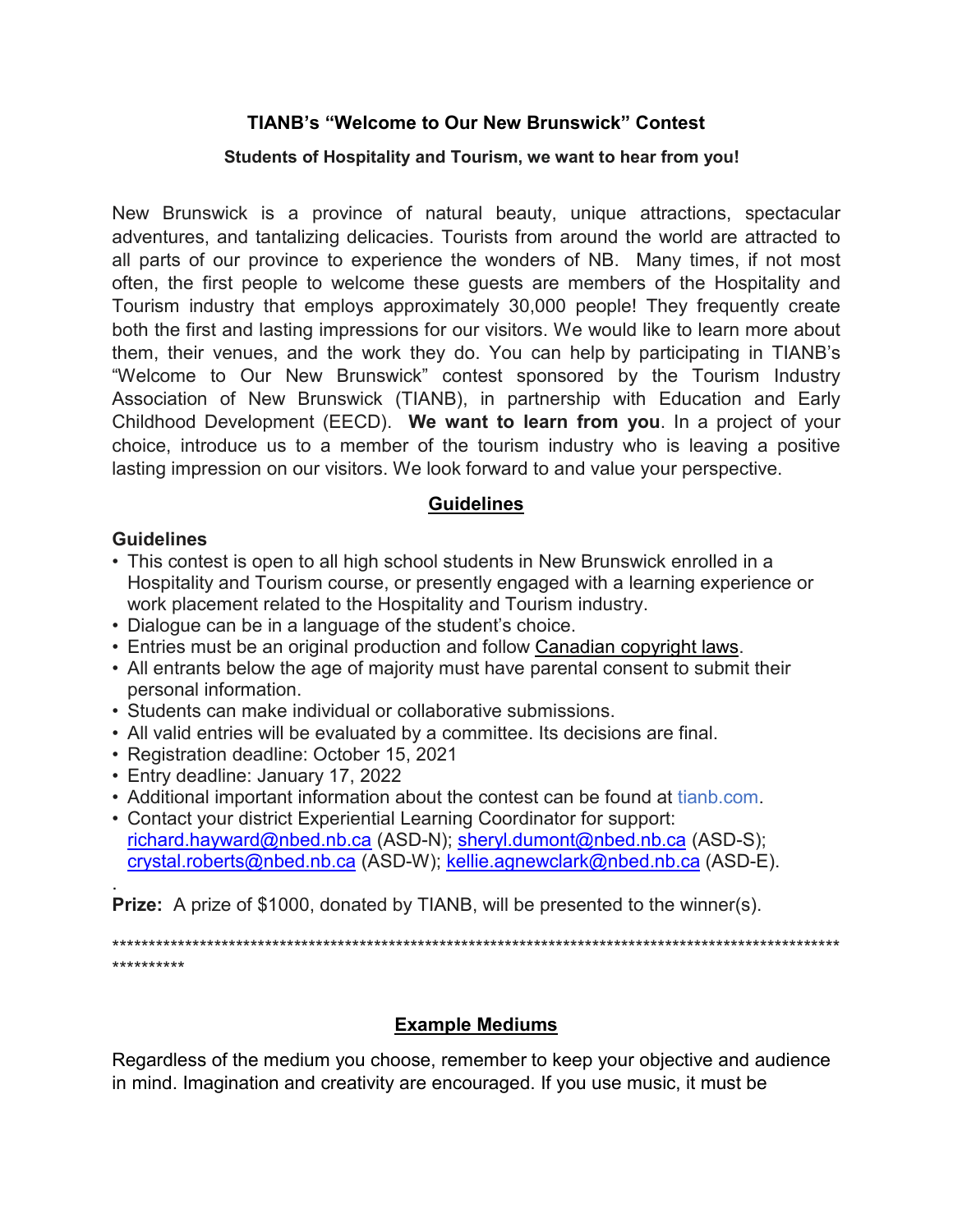copyright free or you must have permission to use it and produce proof of permission. Here are some suggested mediums.

**Video:** Documentary; Stop-motion; Animation; Lego; Tik Tok

**Virtual:** Recording of TEAMS or Zoom video conference (Permission required!)

**Narrative:** Graphic Novel; Children's Book; Blog; Magazine Article; Short Story

**Presentation:** Instagram; PowerPoint; Website; Podcast

**Fine Arts**: Painting; Sculpture; Song; Graphic Art

**Other Creative Ideas**: Your project does not need to be limited to one of these examples. They are meant to be suggestions, not limitations. Feel free to be as creative as possible!

| <b>Criteria</b>   | 1                                                                                                                                                     | $\overline{2}$                                                                                                                                                                     | 3                                                                                                                                                                                                         | $\overline{\mathbf{A}}$                                                                                                                                                                                                |
|-------------------|-------------------------------------------------------------------------------------------------------------------------------------------------------|------------------------------------------------------------------------------------------------------------------------------------------------------------------------------------|-----------------------------------------------------------------------------------------------------------------------------------------------------------------------------------------------------------|------------------------------------------------------------------------------------------------------------------------------------------------------------------------------------------------------------------------|
| Preparation       | No evidence of project<br>preparation.                                                                                                                | Little evidence of<br>project preparation.                                                                                                                                         | <b>Evident that some</b><br>planning was done<br>before beginning the<br>project.                                                                                                                         | <b>Clearly evident</b><br>research and planning<br>was done before<br>beginning the project.                                                                                                                           |
| <b>Creativity</b> | It looks like a lot of<br>content and ideas<br>have been borrowed<br>from other similar<br>projects.                                                  | The project shows<br>little evidence of<br>originality and<br>creativity.                                                                                                          | The project shows<br>some evidence of<br>originality and<br>creativity.                                                                                                                                   | <b>Project shows</b><br>significant evidence of<br>originality. It contains<br>creative and/or fresh<br>ideas.                                                                                                         |
| Quality           | Many spelling and/or<br>grammatical errors.<br>Poor sound quality in<br>video. Technical<br>aspects of multimedia<br>productions need<br>improvement. | Some mistakes made<br>with respect to:<br>*oral and/or written<br><b>grammar</b><br>*spelling<br>*sound quality in<br>videos<br>*technical aspects of<br>multimedia<br>productions | <b>Minimal mistakes</b><br>made with respect to:<br>*oral and/or written<br><b>grammar</b><br>*spelling<br>*sound quality in<br>videos<br>*technical aspects of<br>multimedia<br>productions              | <b>Excellent oral and</b><br>written grammar.<br><b>Written words are</b><br>spelled correctly.<br>Sound quality in<br>videos is superb.<br><b>Technical aspects of</b><br>multimedia<br>productions are<br>exemplary. |
| <b>Interest</b>   | More work needs to be<br>done to capture and<br>maintain the interest<br>of its audience.                                                             | Some more work<br>needs to be done to<br>engage the audience<br>and make it aware of<br>the importance of the<br>tourist industry to New<br>Brunswick.                             | The project captures<br>the importance of the<br>tourist industry to our<br>province in an<br>engaging manner.<br>More attention should<br>be given to its length<br>to capture and<br>maintain interest. | The project clearly<br>captures the<br>importance or the<br>tourist industry to our<br>province in a deeply<br>engaging manner. It is<br>an appropriate length<br>to capture audience<br>interest and maintain<br>it.  |
| <b>Reflection</b> | Answers need some<br>developing and writing<br>requires more editing<br>with respect to<br>spelling and grammar.                                      | Good answers to<br>questions. However,<br>spelling and/or<br>grammar need more<br>attention.                                                                                       | Good answers to<br>questions. Excellent<br>spelling and grammar.                                                                                                                                          | Answers to the<br>reflection questions<br>show a great deal of<br>thought and are clearly<br>expressed. Excellent<br>spelling and grammar.                                                                             |

#### **Assessment**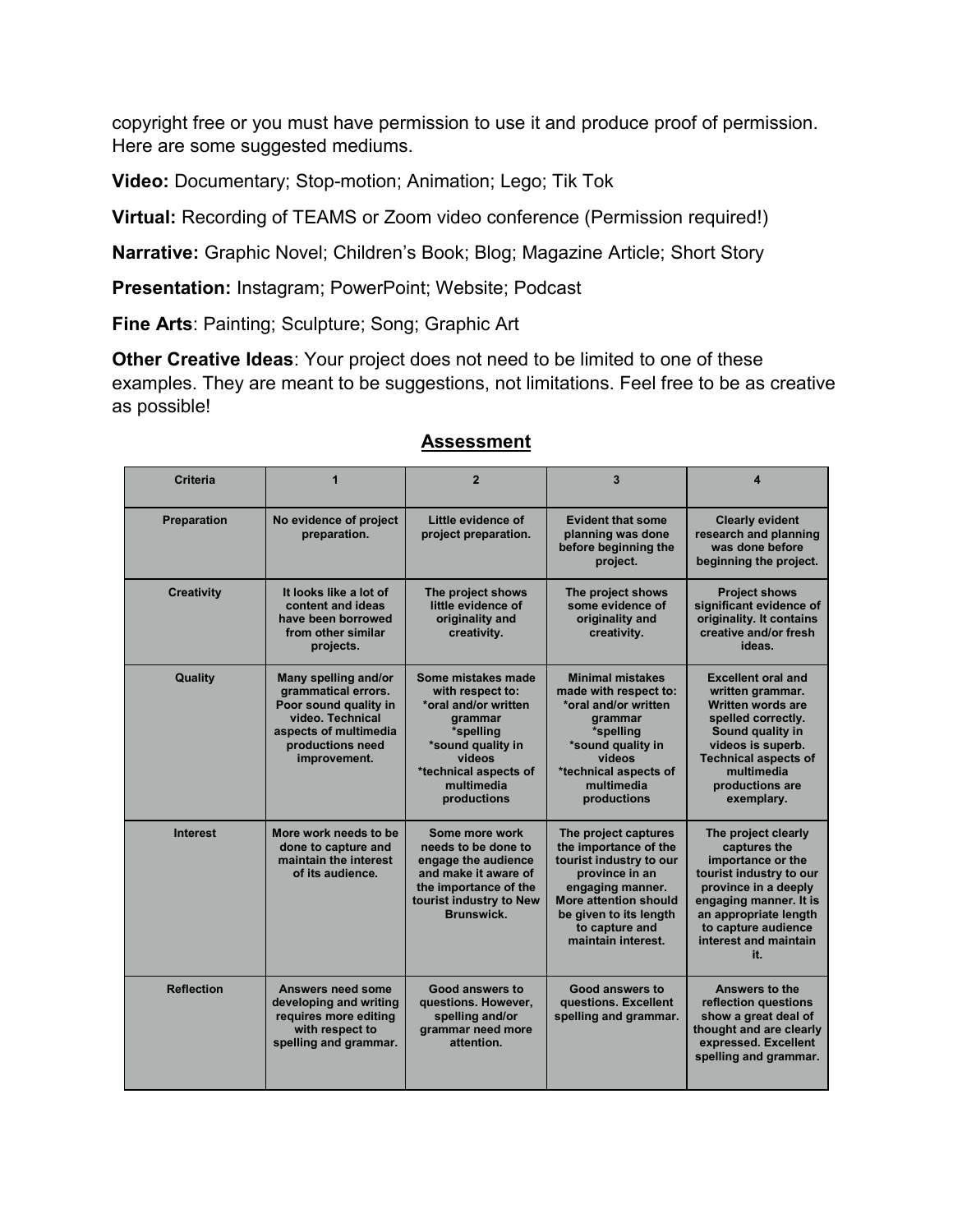# **Suggestions**

## **Preparation:**

- Create a concept. Brainstorm your ideas.
- Learn as much as you can about the operator/discovery you are featuring before beginning your production.

# **Creativity:**

Check out other projects similar to the one you want to make. Try to be original. Don't be afraid to think "outside the box".

## **Quality:**

- Think about the steps that are needed to create your production.
- Prepare a mind map, questions, storyboard, or outline before beginning your production.
- Study important technical aspects of your production.
- Be Heard: Make sure background noise and other distractions don't interfere with your objective.

### **Interest:**

- Did you achieve your objective in making your audience aware of the importance of tourist operators/tourism in your area?
- Have you captured the interest of your audience?
- Does the length of your project maintain interest in your message?
- Have you ensured that Canadian copyright laws have not been violated.

### **Reflection:**

- Why did you choose the tourism operator/attraction that you did?
- What challenges did you face in producing your project?
- What did you learn from this project?
- What advice would you give to someone doing a similar project?
- If you could go to any tourism operation in New Brunswick for a class field trip, where would you want to go? Why?